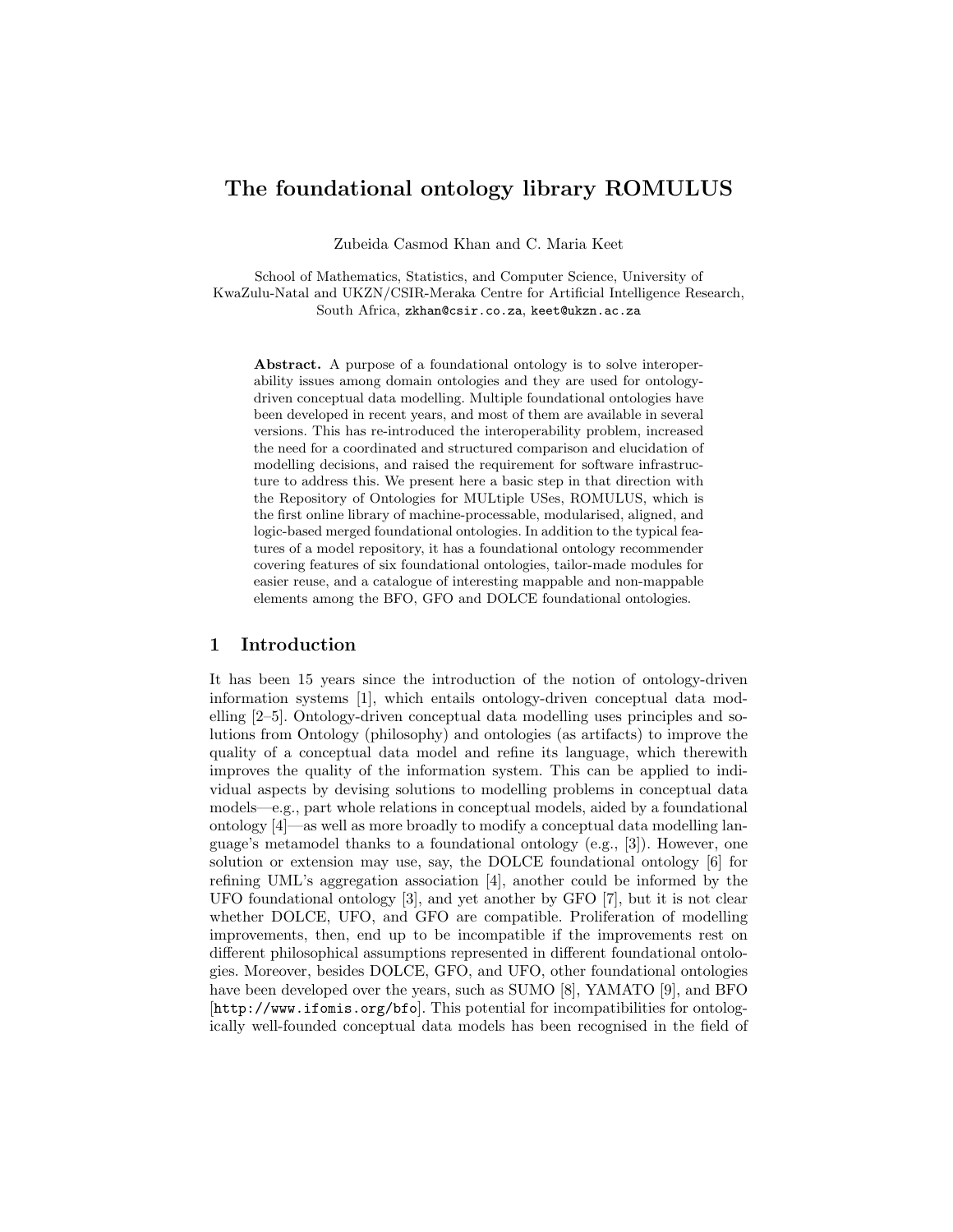ontologies where they serve integration of domain ontologies, and it has been observed already within the Semantic Web setting, where ontology developers use their preferred foundational ontology that differ in various aspects, which therewith exhibit a semantic interoperability problem for domain ontologies.

A solution to such semantic issues has been proposed as the "WonderWeb Foundational Ontologies Library" (WFOL) in 2003, so that one should be able to commit to different but systematically related (modules of) foundational ontologies [6]. However, this library has not been implemented due to theoretical and implementation limitations. The main theoretical hurdle is alignment of foundational ontologies. Implementation limitations were primarily due to the absence of a common representation language, and there was scant stable software infrastructure for ontologies. Thanks to a range of advances in the meantime, the solvability of the implementation issues is within reach but has not yet been realised, whilst foundational ontology alignment and mapping is at the early stages. The creation of a software-based model repository is a necessary first step to manage these issues so as to have a one-stop shop for foundational ontologies and therewith foster coordinated, or at least interchangeable, ontology-driven conceptual data modelling with broadly usable results, as well as enabling examination of interchangeability of a foundational ontology that is mapped to a domain ontology.

We propose to solve practical shortcomings through the creation of the first such online library of machine-processable, aligned and merged, foundational ontologies: the Repository of Ontologies for MULtiple USes ROMULUS. RO-MULUS has features typical of Open Ontology Repositories [10], such as browsing the ontology and standardized metadata. Moreover, it incorporates a new web-based version of ONSET [11] that helps selecting a foundational ontology, it contains the included foundational ontologies' OWLized version in whole and as various types of modules, and it contains both the logic-based pairwise alignments of DOLCE, BFO, and GFO, as well as a catalogue of individual alignments that are not mappable due to other axioms. ROMULUS is online accessible at http://www.thezfiles.co.za/ROMULUS/.

In the remainder of the paper, we first describe several motivating examples for conceptual data models in Section 2. The design and features of ROMULUS are presented in Section 3, and compared with related works on model repositories with respect to ontologies in Section 4. We discuss ROMULUS and the relevance of some mappings for ontology-driven conceptual data modelling in Section 5 and we conclude in Section 6.

# 2 A Selection of Motivating Examples

In the following motivating examples, the purpose is not to discuss which way is better for modelling a universe of discourse or refining a modelling language, but instead to demonstrate  $i$  consequences of a modelling choice,  $ii$  the need for systematically related elements of foundational ontologies, and *iii*) that a foundational ontology library such as ROMULUS does assist with this.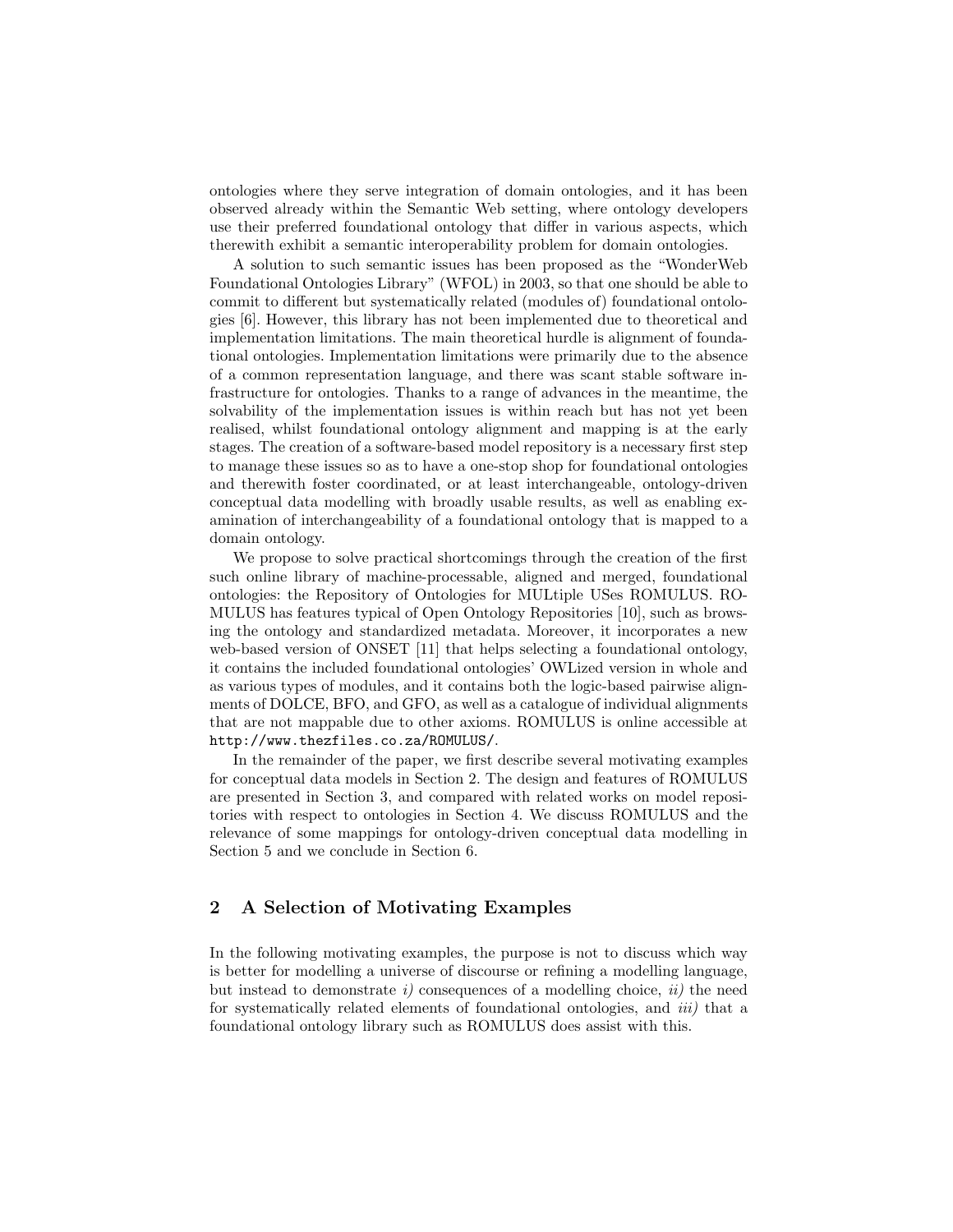Let us take as first example UML classes and EER or ORM entity types on the one hand, and a foundational ontology's counterpart to that, which may be subsumed by Particular for instances or Universal for kinds or 'classes' of particulars. For instance, DOLCE is a foundational ontology of particulars that has entities (categories), such as Endurant (an entity wholly present at a time), Process, and Amount of Matter (stuff, like water and gold) [6]. BFO is an ontology of universals, which has, Independent Continuant (alike Endurant), Process, and Fiat Object Part. UFO [3] and GFO [7] are ontologies of particulars and universals: one of the first distinctions in the hierarchy is between Particular/Individual and Universal, where the former subsumes, among others, gfo:Presential, gfo:Role, ufo:Set, and ufo:Quality, and the latter gfo:Persistant and ufo:RigidSortal. Does it matter for conceptual data modelling? It can, and, moreover, does in the case where one wants to align ontological principles of a conceptual data modelling language to a foundational ontology. For instance, UFO has Quality (the ontological version of an attribute) as a subclass of Moment, and a Quality Universal as subclass of Moment Universal [3]. GFO's Property is similar in idea, but is a subclass of Individual, and is unrelated to moments. That is, similar ideas are actually quite distinct. A different issue is that of GFO's Amount of substrate (like water, gold) and DOLCE's Amount of Matter, which convey a similar notion as Guizzardi's "stuff universal" for which was proposed a stereotype  $\ll$  quantity  $\gg$ that is a sortal that is a universal in [12], but UFO—used in another extension [3]—does not consider amounts of matter, and nor does BFO, i.e., stuff does not exist according to UFO and BFO, so we cannot identify and model it. This results in a situation where aligning EER or UML to DOLCE or GFO would permit us to create a stereotype to denote such entities and relate them with subQuantityOf [4, 12], but not with UFO or BFO.

These examples may seem confusing to a reader, for one does not have an overview at hand of each of the foundational ontologies' content and structure. And, perhaps, for some alignments, it does not make a difference which foundational ontology is chosen because not all its entities are used in such an alignment. However, we only can know this for sure if we have insight in the systematically assessed mappings between the entities in the various foundational ontologies. For instance, DOLCE's and GFO's notion of amounts of matter are comparable also when taking into account the structure of the ontology, but seemingly similar entities can end up not to be so: mapping dolce: set to gfo: Set results in an inconsistency, because DOLCE has it as a type of Abstract that is a Particular (equivalent to gfo:Individual), whereas gfo:Set is disjoint from gfo:Individual. UFO's Set is alike DOLCE's set—an AbstractParticular—so, by transitivity, one can infer that ufo:Set and gfo:Set are ontologically distinct entities as well.

In addition to the need for a systematic investigation into possible alignments and mappings to foster the possibility that the various extensions to conceptual data modelling languages are practically compatible, we need ways to at least quickly check that, and, where relevant for the application scenario, swap between one or the other foundational ontology where possible. Although this can be carried out and maintained on paper, software-based mapped ontologies where the mappings are at least guaranteed not to lead to any inconsistency simplify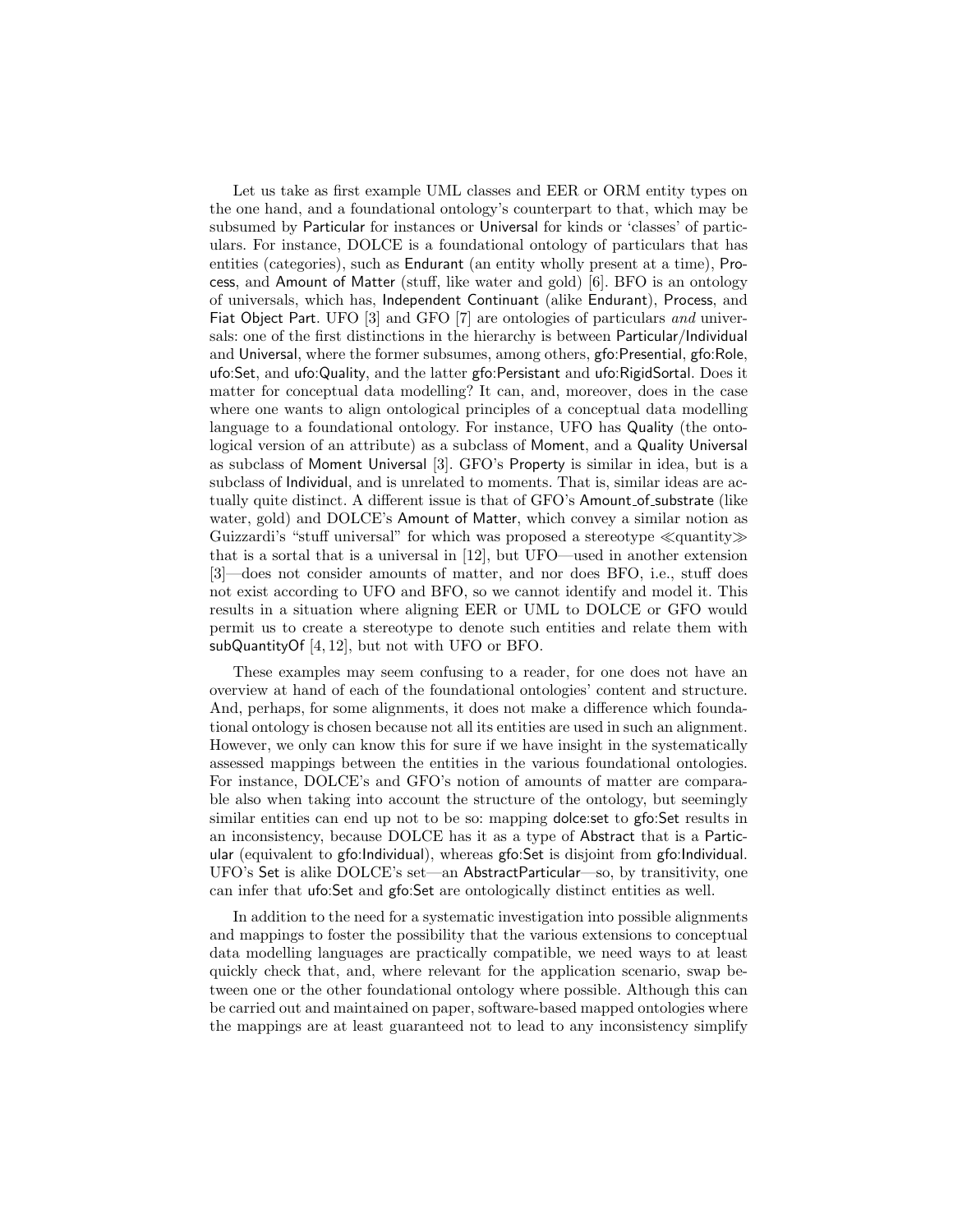this process. This, then, could feed into a software-based content negotiation method. Likewise, a catalogue of entities that cannot be mapped serves as an easy online reference of incompatibilities.

## 3 A Repository of Ontologies for MULtiple USes

In line with our goal of creating a foundational ontology repository, we have designed and implemented a web-based software system ROMULUS in order to allow modellers to publicly access and benefit from all the functionality of the repository. In this section, we describe the requirements, design, and features of the Repository of Ontologies for MULtiple USes.

Before the actual design, requirements were formulated. The functional requirements are briefly described here, of which the first three are adapted from the original WFOL proposal in [6]. The library must provide a high-level view of the foundational ontologies with only the most general entities common to all implemented foundational ontologies, it must provide a comparison of implemented foundational ontologies, and ontology metadata must be available [6]. In addition, to serve interoperability and interchangeability, basic ontology mediation must be present, including alignment, mapping, and merging of the foundational ontologies. To facilitate usability, the foundational ontologies in the repository must be modularised, there must be easy and effective online ontology browsing and searching, renderings in human-readable views of each foundational ontology module must be available, and there must be an ontology download facility.

#### 3.1 Design of ROMULUS

The three main components of ROMULUS are the web server (used to execute HTML pages and PHP scripts), the Tomcat server (used to execute JSP pages) and the MySQL database (used to store ontology alignments, ontology metadata and users' ontology selection results and to assist with search functions). The interaction of the components in ROMULUS is shown in Fig. 1, and we describe here the four conceptually different aspects of the design: the front-end features, ontology metadata, the ontologies themselves that have been modularised to meet and anticipate further requests for partial foundational ontologies suitable for a task, and ontology selection.

Front-end features The modular design of the foundational ontology library is met through different tabs in the user interface of the repository. For online ontology browsing, WebProtégé  $[13]$  is used, which requires a tomcat server. There are separate HTML pages with tables and lists for the comparison of foundational ontologies for the different categories of criteria<sup>1</sup>, for the user-readable version of the alignments of the ontologies and, for the metadata. SWAT Natural Language tools [14] was used to generate the HTML pages of the verbalisation

<sup>1</sup> There is a page for each category: ontological commitments, representation languages, software engineering properties, subject domains and applications.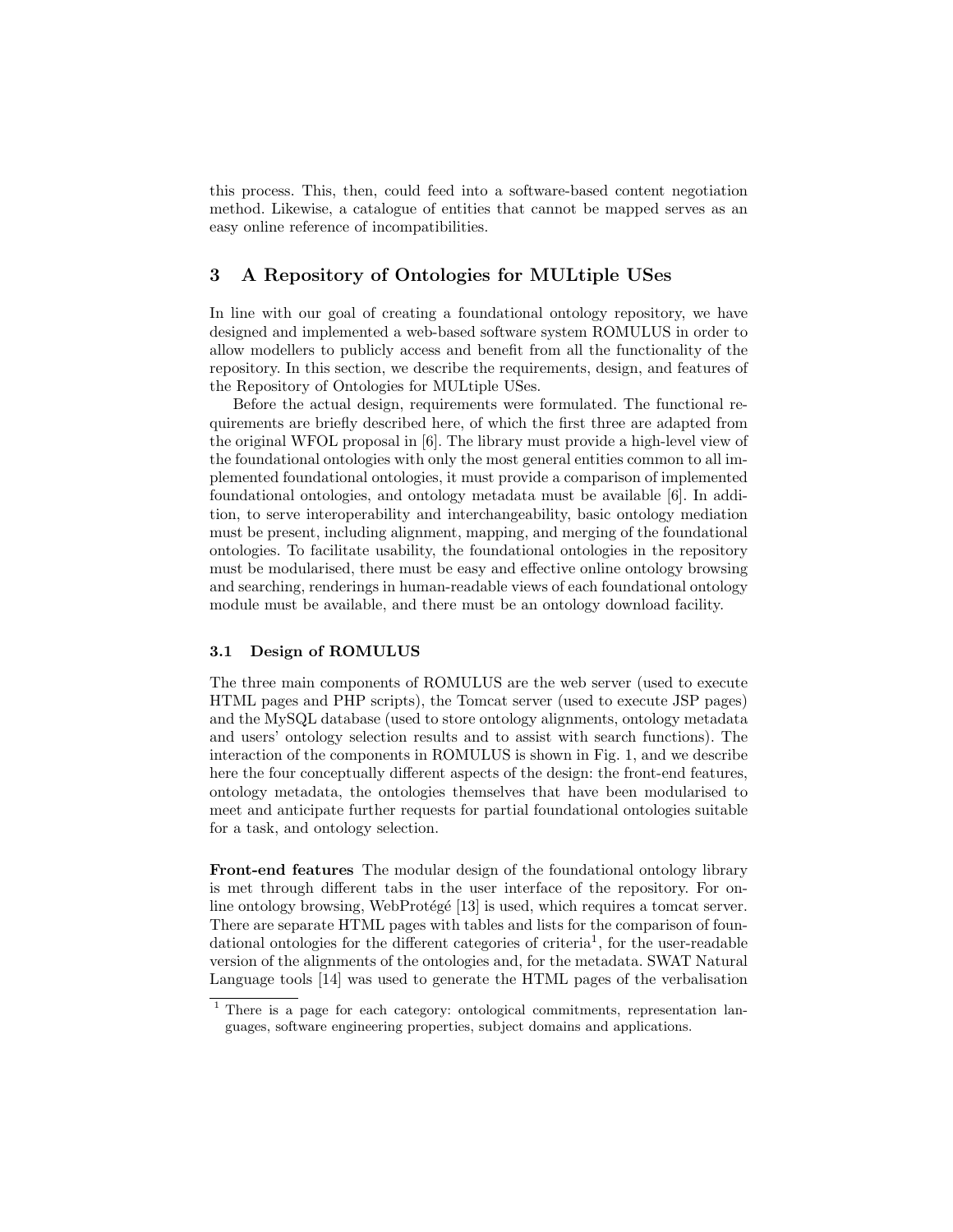

Fig. 1. The interaction of ROMULUS's components.

of each ontology module in a structured natural language format. The Protégégenerated Description Logic axioms of each ontology module are available as pdf files. ROMULUS's alignments and mappings are stored in a database and rendered as HTML tables. Similar to the ontology browsing page, WebProtégé is used to easily access all the mappings and the merged ontologies. The foundational ONtology Selection and Explanation Tool ONSET [11] has its own tab where it may be executed online and downloaded for offline usage. The experimental foundational ontology interchangeability method listed in Fig. 1 can be accessed at ROMULUS's foundational ontology interchangeability page.

Ontology metadata Additional data pertaining to foundational ontologies are required to assist ontology developers with reusing an ontology effectively. Metadata values for each original, modularised, mapped and merged ontology module are provided in ROMULUS. In order to facilitate interoperability with other ontology repositories, we considered the Ontology Metadata Vocabulary (OMV) [15], which is a general OWL-formalised metadata vocabulary, and OM2R metadata model [16], which is aimed at ontology mapping reuse. ROMULUS uses  $OMV$  and  $OM<sup>2</sup>R$ , as well as its own metadata for each foundational ontology. The additional metadata not available in OMV and  $OM<sup>2</sup>R$  concerns modularity with module type (e.g., OWL 2 profile; see below) and original ontology, and mediation with original ontologies that are mediated and alignment type. For this first version of ROMULUS, we store the metadata in ROMULUS's centralised back-end database together with the alignments and mappings (Fig. 2), which we render to human-readable pages describing the metadata for each ontology. Storing the metadata in a database makes it easier to search through it, and we hope to minimise duplication. We intend to integrate the OWL version of the metadata in the ontologies in a future version.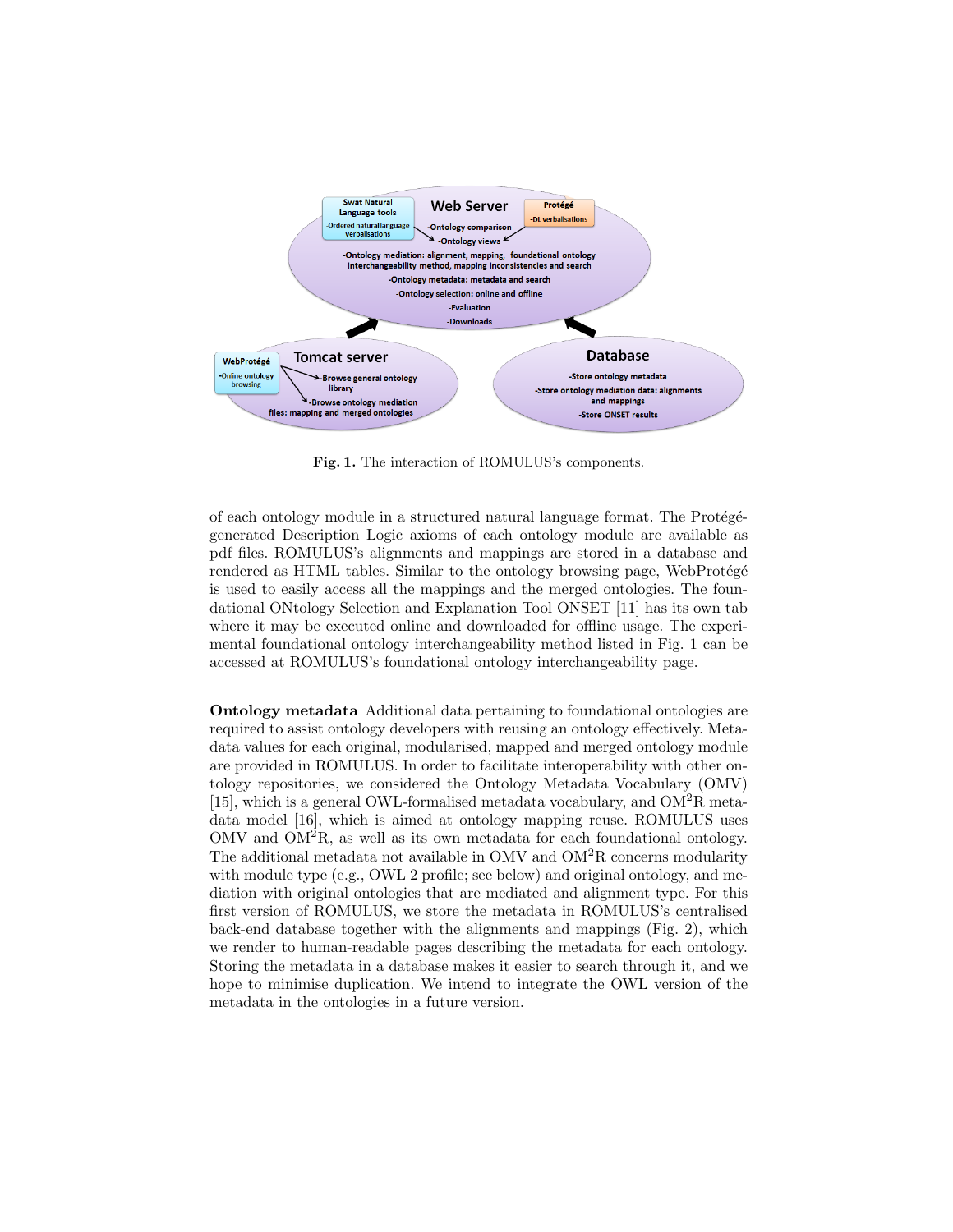

Fig. 2. ER diagram of ROMULUS's database regarding ontology mediation, extending (a subset of) OMV and  $OM<sup>2</sup>R$  on, notably, mediation, entity, and module.

Modularised ontologies Ontology modularisation deals with creating or altering an ontology to be broken down into modules for specific functions. The idea behind it is to hide unnecessary detail when not required. Modularity is important in that it aids in ontology maintenance, publication, validation and processing. Factors pertaining to modularization are discussed elsewhere [17, 18], and modules are created to organise and manage domain coverage, isolate branches of a taxonomy, extract a particular subject domain and/or theory, to isolate patterns, assist with scalable automated reasoning, or to reduce the cognitive overload. Such modularization ideas have been incorporated in ROMULUS on an experimental basis.

The following types of modules have been created:

- Separate branches of 3D and 4D entities in the ontologies: For when one wants to keep the entities that exist as a whole at all times (3D entities) separate from entities with temporal parts that unfold over time (4D entities);
- Isolated branches of taxonomies of the ontologies for available subject domains support: A module can be used for a specific subject domain; e.g., biomedical, business.
- More/less detailed versions of the ontologies: For when one does not need the entire functionality of the ontology, variants of an ontology with fewer/more entities, properties, and axioms; e.g., gfo-basic and gfo-full.
- $-$  *OWL 2 profiles:* For when one wants to improve the efficiency of reasoning, modules in different expressive fragments of OWL 2; e.g., OWL 2 EL.

OWL Module extractor [19], Swoop [20] and Protégé have been considered for ontology modularisation of the foundational ontologies. OWL Module extractor and Swoop use a logic based analysis of the axioms only and this resulted in large modules similar to the original ontologies. For this reason, we could not apply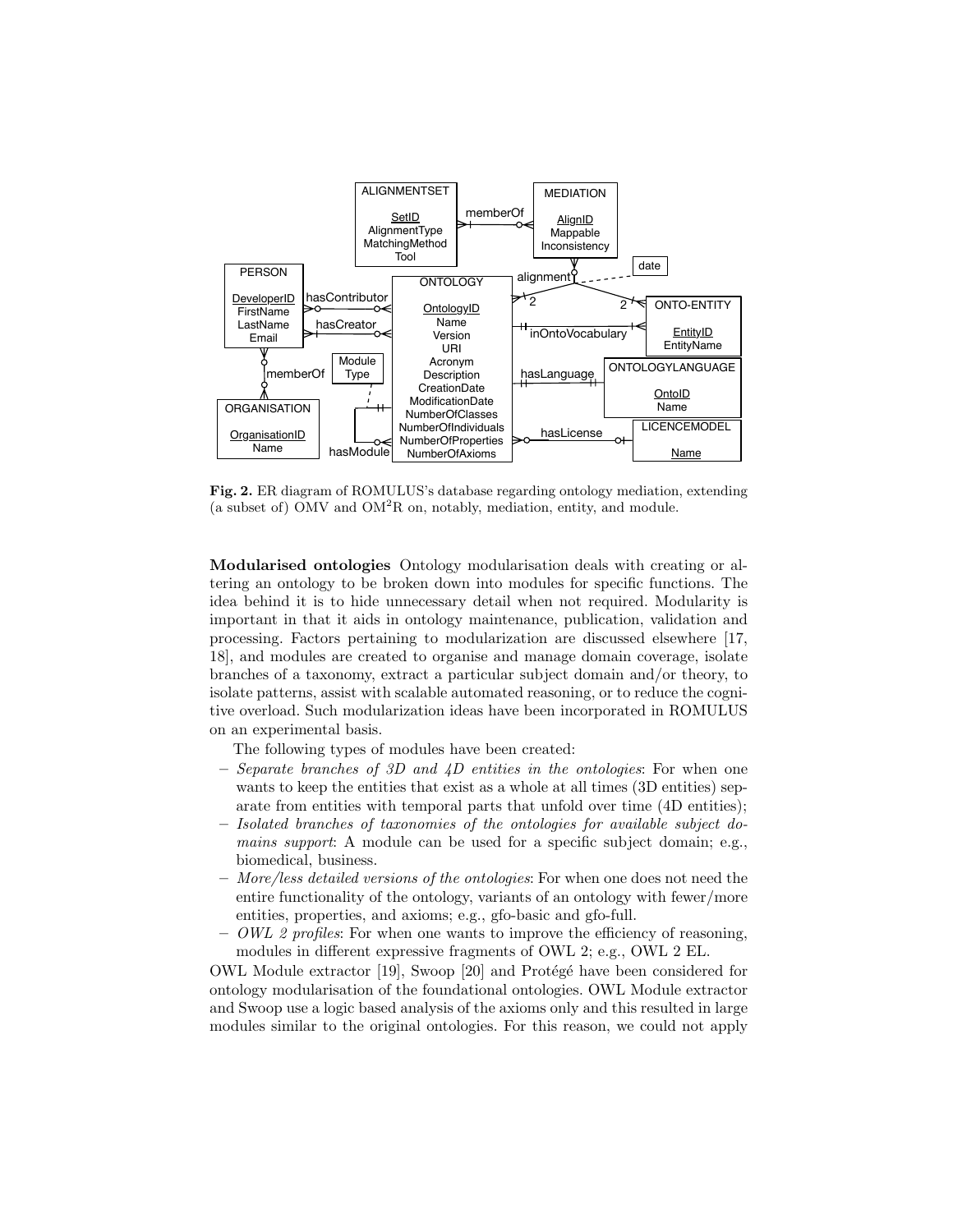OWL Module extractor and Swoop to create modules. In DOLCE, endurant and perdurant are linked by a participation relation, making it difficult to separate them into separate hierarchies. In order to create modules of these types, it was necessary to manually remove some of the axioms relating the two entities. We encountered a similar problem when modularising DOLCE to be a module without quality and qualia. Protégé generated smaller modules according to the user's input, in most cases, but some unnecessary entities were still present after using Protégé and they were manually modularised.

In addition to the 'full' versions of the three ontologies, the following ones were newly created:

- New DOLCE modules: DOLCEEndurants, DOLCE-Perdurants, DOLCENo-QualityAndQualia, DOLCE-EL (trimmed to what can be represented in OWL 2 EL and DOLCE-QL);
- New BFO modules: BFOContinuants, BFOOccurrents, BFO-EL-QL-RL;
- New GFO modules: GFOATO (based on the Abstract Top Level layer), GFOACO (based on the Abstract Core Level), GFONoOccurrents, GFONoPersistantsAndPresentials, GFOBasicEL, GFOBasicQL.

Given that these modules are proper fragments of the original ones that were aligned, mapped, and merged, their respective remaining mappings for the modules are also available in ROMULUS.

Foundational ontology selection It is worthwhile to include an ontology selector tool in ROMULUS in order to bridge the process of foundational ontology selection with the features offered by the repository. ONSET is such a—and, to date, the only—foundational ontology selection and explanation tool that was designed to aid the user with the task of selecting an appropriate foundational ontology for domain ontology development [11]. Significant changes and improvements have been made to v2.0 of ONSET, with an aim to integrate it in ROMULUS. Instead of a stand-alone jar file, there is now a web-based version, which has access to ROMULUS's centralised database (Users still can download the offline version v1.2 of ONSET, without linkage to ROMULUS's features, available in ROMULUS's ontology selection page). This also provides for the new feature that users can save their ontology selection results both locally in a CSV file format, and to let ONSET store a copy of it in ROMULUS's database, which can be used for further analysis and investigation with regard to foundational ontology usage and selection. A condensed conceptual data model for this is displayed in Fig. 3 (the details of Results and ConflictingReasons are not shown due to space limitations). ONSET v2.0 also provides links to features in ROMULUS, such as its modules and metadata for a particular foundational ontology. Finally, we added the YAMATO and GIST foundational ontologies to ONSET v2.0, therewith providing the user with more possible foundational ontology choices (the other ones in v1.2 are BFO, DOLCE, GFO, and SUMO). Use cases of ONSET can be found at ROMULUS's ontology selection page.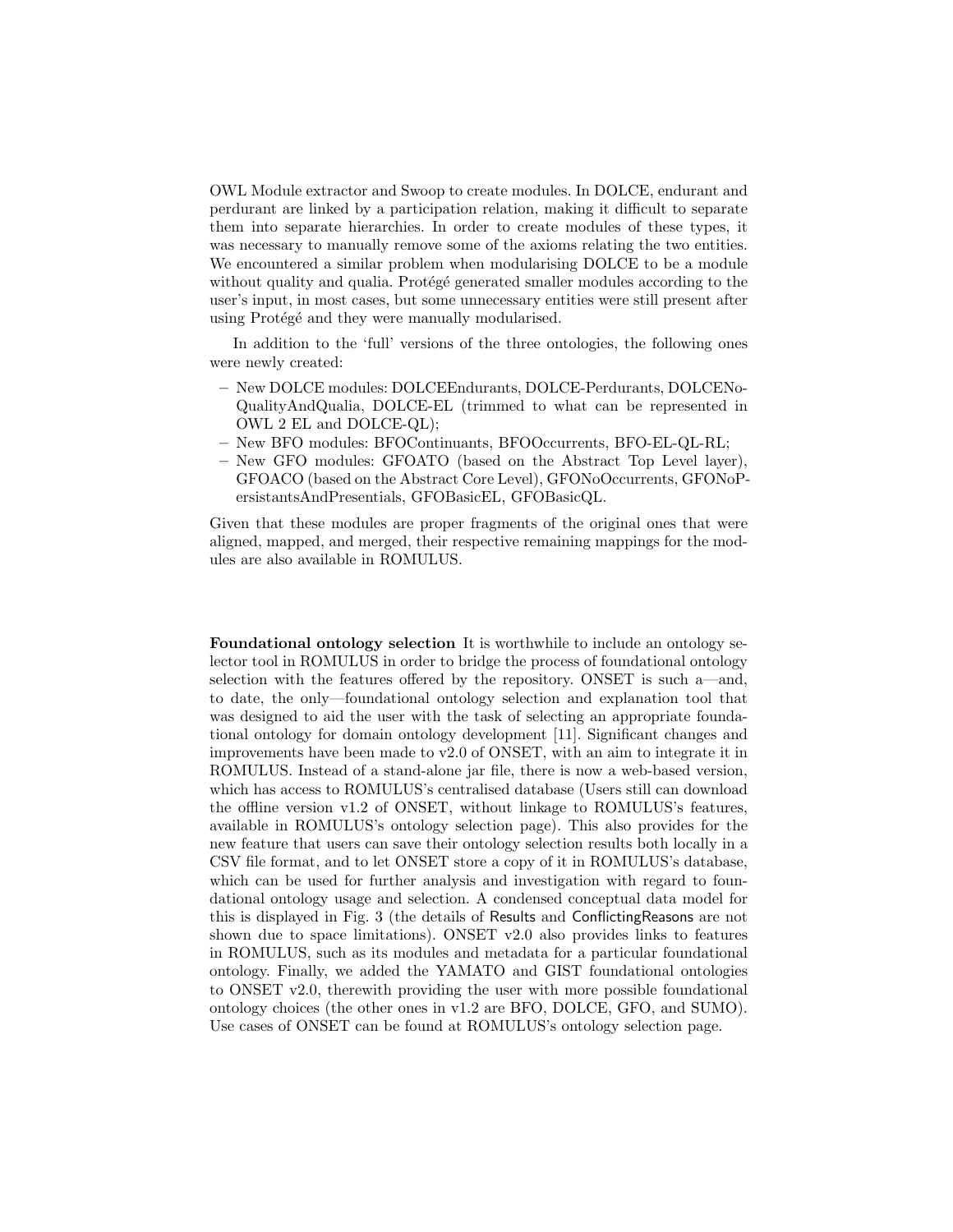

Fig. 3. Summarised ER diagram of ONSET's saved data.

# 4 Related works

We compare ROMULUS to several other ontology repositories, and subsequently discuss some considerations for a foundational ontology library. A comparison was conducted with other repositories, including OOR [10], BioPortal [21], TONES [22], COLORE [23] and Ontohub [24], which is summarised in Table 1.

In terms of repository vision, ROMULUS is a repository of foundational ontologies. It is closed in that users cannot upload their own ontologies or data, but they are encouraged to download the ontologies and data on the repository. Bio-Portal, OOR and Ontohub are an open repositories where users are encouraged to upload their ontology projects, contributions, and download resources. Bio-Portal is specifically a repository of biomedical ontologies. TONES is aimed at being a central location for ontologies that will be helpful for application developers for testing purposes. It is a closed repository where users are only allowed to download the ontologies and view some metadata. COLORE aims to be an open repository of Common Logic ontologies to aid in ontology evaluation and integration techniques, and to support the design, evaluation, and application of ontologies in first-order logic.

From the comparison of functionality, ROMULUS provides advanced functionality in most of the criteria used in this evaluation. It also provides features that were not available in other repositories, which therefore merited the development of a new repository. These include complete metadata for each ontology that also includes metadata about modularity and ontology mediation beyond the standard metadata vocabularies, carefully analysed alignments and merged ontologies, and a foundational ontology selection and explanation tool for guidance to select the most relevant one.

# 5 Discussion

ROMULUS combines various technologies to provide a range of features and it is the first realisation of the "WFOL" envisioned since 2003. It meets the main goals of the WFOL [6], described in Section 3: 1) it provides a higher-level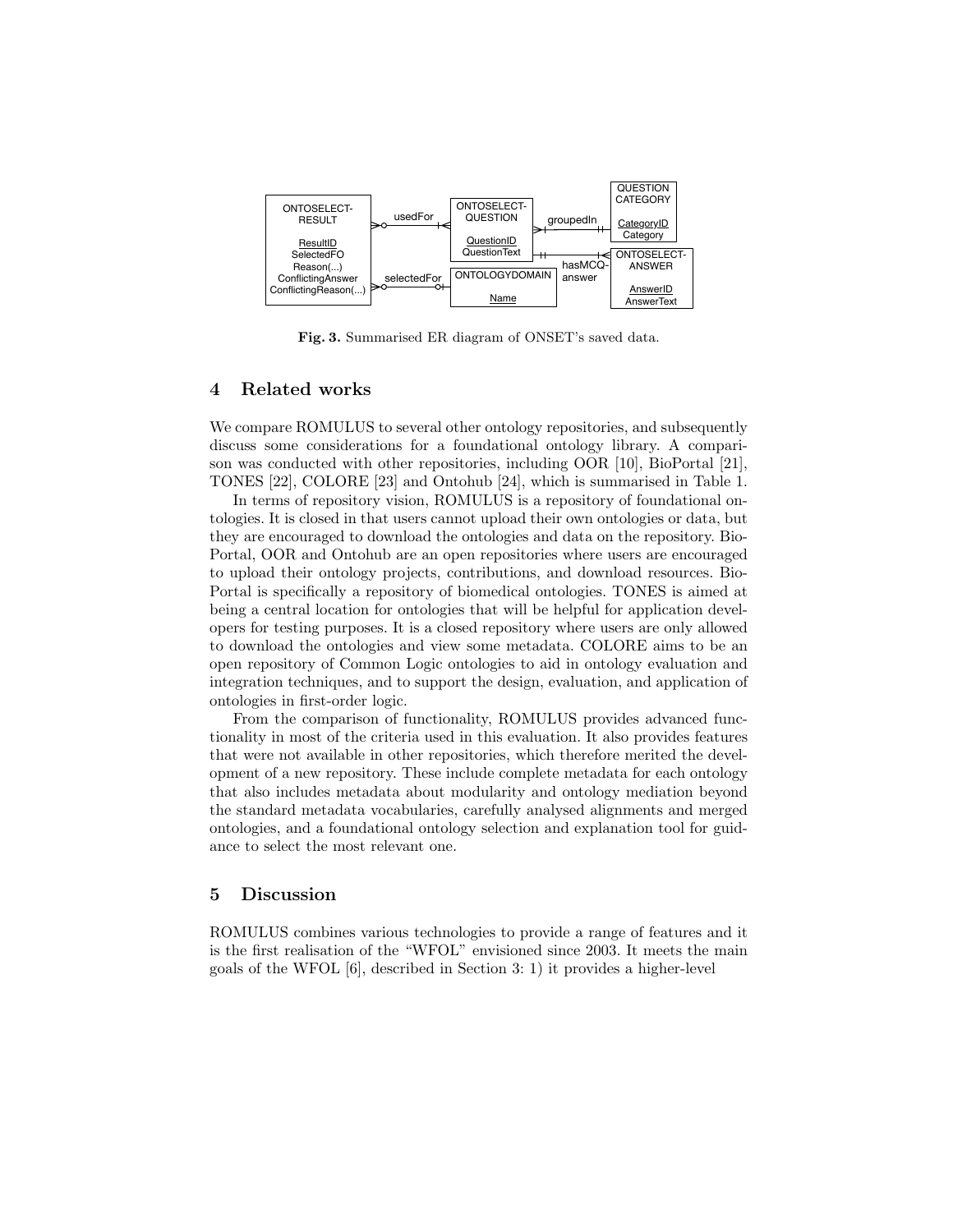|                       | SUTLUZ<br>RON                                                                                                                                                                                                                                   | BioPortal and OOR TONES                                                                                                                                                                                              |                                                                      | COLORE                 | Ontohub                                                                                  |
|-----------------------|-------------------------------------------------------------------------------------------------------------------------------------------------------------------------------------------------------------------------------------------------|----------------------------------------------------------------------------------------------------------------------------------------------------------------------------------------------------------------------|----------------------------------------------------------------------|------------------------|------------------------------------------------------------------------------------------|
| Browse                | WebProtégé. Hierar- Hierarchical<br>ontology view. Dis- view.<br>notations of an ontology.<br>chical<br>Uses                                                                                                                                    | plays classes, object prop- and class local neighteries, individuals and an-bourhood. Has advanced<br>visualization support.<br>Displays                                                                             | ontology Browsing is currently un-No support.<br>classes available.  |                        | Sequential ontology view.<br>Lists of classes, properties,<br>individuals and sentences. |
| Mediation             | inconsisten-<br>method for<br>ontology<br>ontologies,<br>interchangeability.<br>$\begin{tabular}{ l c c c } \hline merged & and \\ \hline foundational \\ \hline \end{tabular}$<br>$\ddot{\circ}$<br>ational<br>and<br>mapping<br>found<br>cies | Alignments and mappings Some mappings between No support.<br>between its ontologies, ontologies. Users may<br>higher-level specify mappings.                                                                         |                                                                      | No support.            | No support.                                                                              |
| Metadata              | R, and own model.<br>tologi<br>OM <sup>2</sup> H                                                                                                                                                                                                | Metadata lists for on- Metadata lists for ontolo- Metadata for metrics of Metadata.exists.in the on- Metadata lists for ontolo-<br>ies based on OMV, gies based on OMV, but each ontology.<br>some missing metadata. |                                                                      | tology files.          | gies, but some missing<br>metadata.                                                      |
| Ontology<br>selection | execute locally.                                                                                                                                                                                                                                | ONSET, a foundational An ontology recommender No support.<br>available to download and calculate which ontologies<br>are most relevant for a<br>ontology selection tool, system that allows one to<br>corpus.        |                                                                      | No support.            | No support.                                                                              |
| ${\bf Search}$        | metadata.                                                                                                                                                                                                                                       | Allows a user to search for Advanced search. Allows No support.<br>filter<br>synonyms,<br>alignments, mappings and a user to search for entity<br>and<br>ids,<br>properties<br>names.<br>search.                     |                                                                      | No support.            | Search for ontology name<br>and ontology symbol.                                         |
| Ontology<br>view      | in description logics No support.<br>and natural language.<br>Views                                                                                                                                                                             |                                                                                                                                                                                                                      | No support.                                                          | Views in common logic. | No support.                                                                              |
| Comparison            | Ontology comparison in No support.<br>of different cate-<br>of criteria.<br>terms<br>gories                                                                                                                                                     |                                                                                                                                                                                                                      | No support.                                                          | No support.            | No support.                                                                              |
| Ontology<br>access    | Users can view and down-Users can upload,<br>load ontologies and tools. lown ontologies and o                                                                                                                                                   | ontologies and tools. own ontologies and down-tologies.<br>load ontologies.                                                                                                                                          | edit Users can download on-Users can view and down-Users can upload, | load ontologies.       | edit<br>own ontologies and down-<br>load ontologies                                      |

Table 1. Comparison of ROMULUS's features with those of other repositories. Table 1. Comparison of ROMULUS's features with those of other repositories.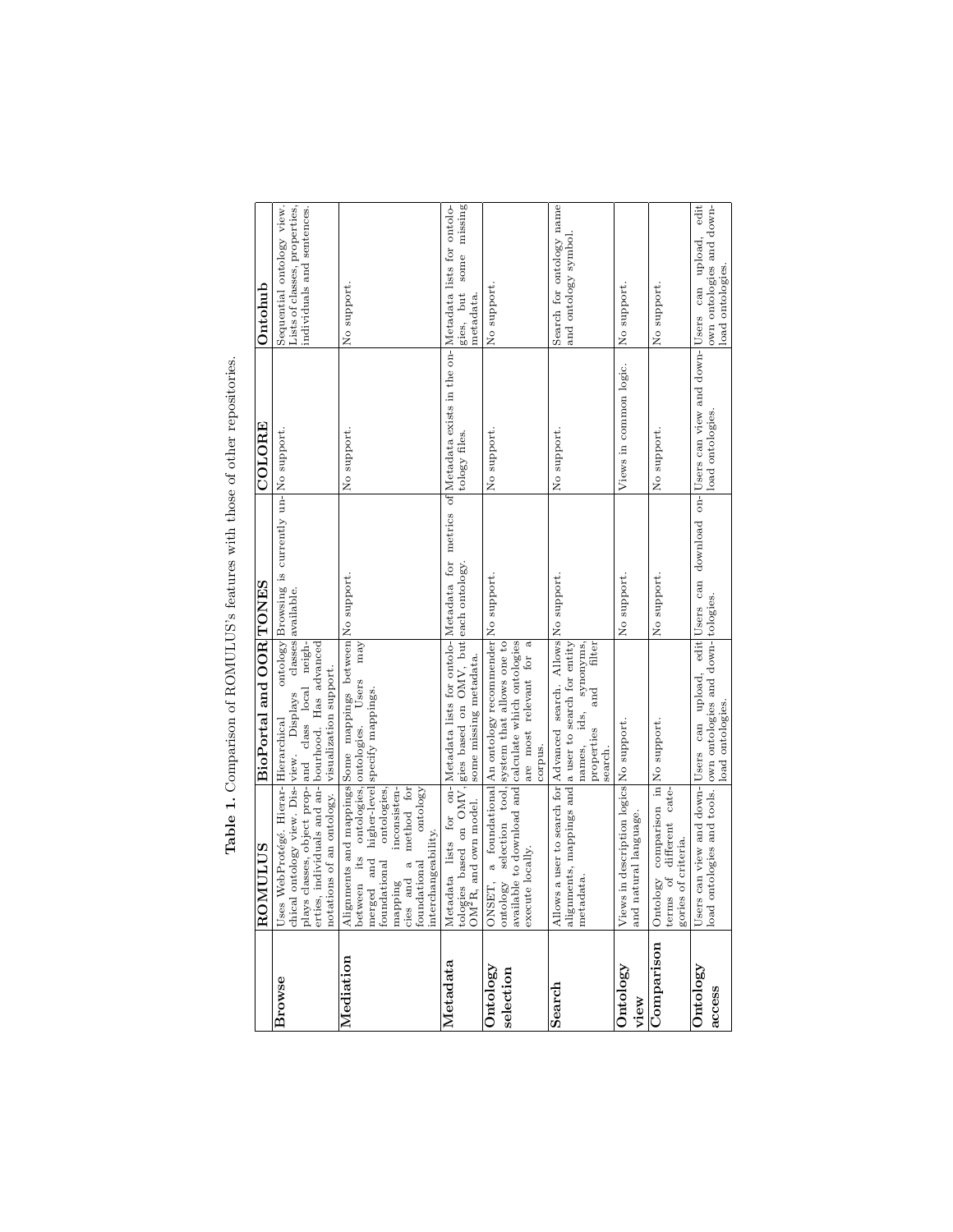ontology, FFO, containing only the common entities of DOLCE, BFO and GFO ontologies, which could be used as a starting point for ontology development; 2) it is a reference point for comparisons between different ontological approaches of selected foundational ontologies; 3) it provides a common framework for analyzing, harmonizing and integrating existing ontologies and metadata standards thanks to its criteria comparison of selected foundational ontologies, alignments, mapping and merged ontologies, and extensive metadata for each ontology. Also, it is rigorous, including a logic-based approach, and extensively researched. In addition to these WFOL requirements, ROMULUS provides modular and mediated foundational ontologies, online browsing of the ontologies, online and offline foundational ontology selection and download facilities.

The results of the ontology mediation are partially based on a preliminary ontological analysis and partially based on the formalizations of the respective foundational ontologies. Nevertheless, there were still unexpected inconsistencies of entities and of relationships that one would consider well-established ontologically, such as a mathematical set. We do not aim to solve such inconsistencies here. Instead, ROMULUS with its ontology mediation results is meant as a systematic foundation for such an investigation, and it provides starting points for deeper ontological analyses to possibly resolve them. To aid such investigations, additional features could be added to ROMULUS, such as a wiki-like discussion page for each 'alignment with issues'.

From an ontology engineering viewpoint, ROMULUS is a major step toward foundational ontology interchangeability, because a prerequisite for this are the mapped ontologies. Meaning negotiation between two domain ontologies that each are linked to a different foundational ontology through a merged ontology of those two foundational ontologies has now become something within reach. Although the technologies might seem 'pedestrian' now, they were not until recently, and it is principally the realisation of OOR features extended for foundational ontologies that makes ROMULUS a novelty.

Revisiting FO interoperability for conceptual data models Instead of cumbersome manual analyses as described in Section 2, we now can conduct a quick look-up in ROMULUS. For instance, Set is in the list of logical inconsistencies, so we do not have to look further. This is true for parthood as well, or: whichever foundational ontology one chooses, it is never truly the same with any of the others. This information is available now at one's fingertips, compared to reading through the foundational ontology's respective documentation: UML's aggregation association is typically mapped into a part-whole relation, which can be parthood in the sense of mereology or meronymy [4]. Considering for the sake of example only the mereology usage of the aggregation association, we would have to specify which mereological theory it would fit in with. DOLCE uses the AGEM theory where proper parthood is irreflexive, asymmetric and transitive, BFO's Relation Ontology [25] has only transitivity as characteristic of proper parthood, and the higher-order logic version of BFO itself is founded on a constellation of parthood theories. Then, if we were to refine UML's metamodel,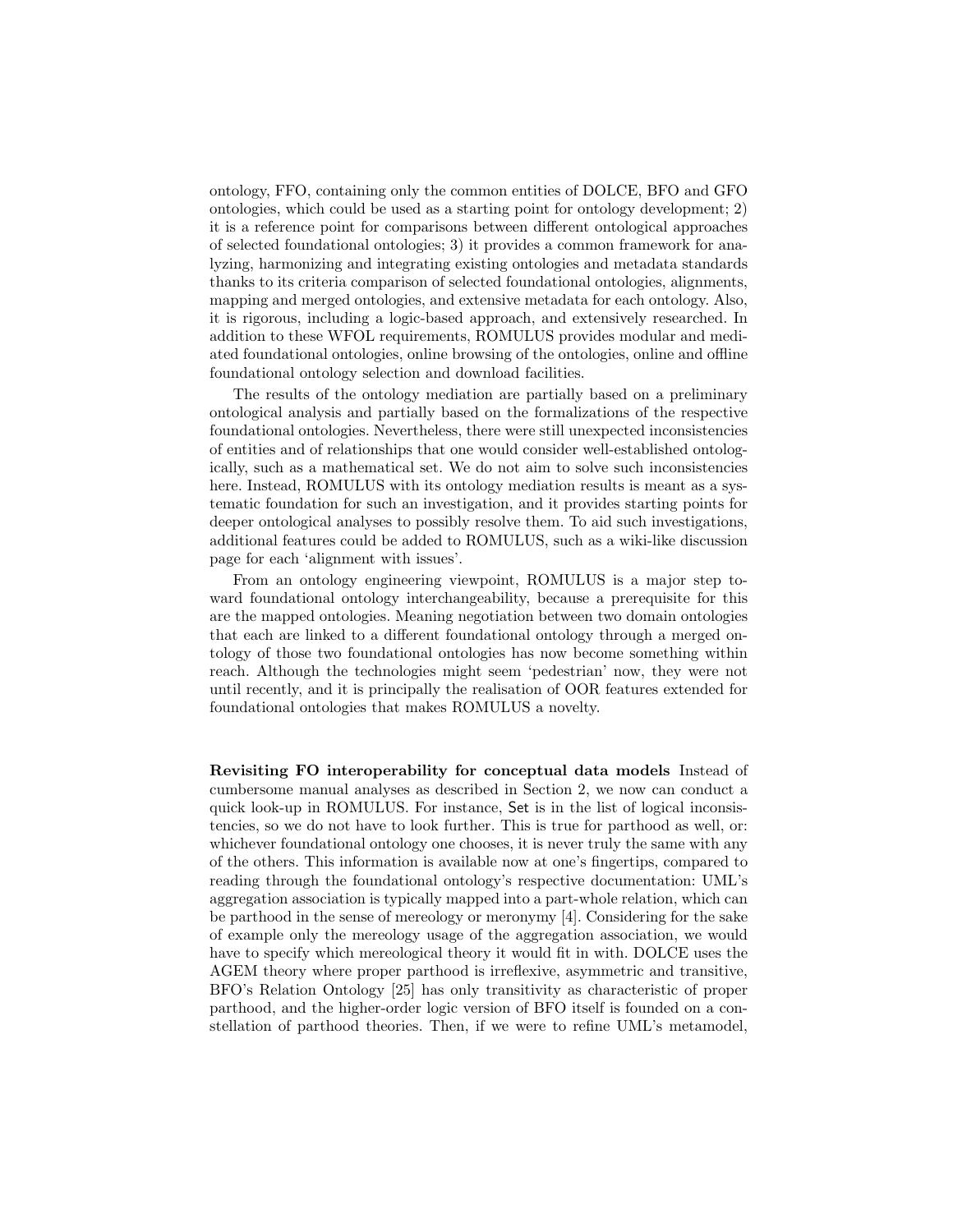it does make a difference which foundational ontology we use for the exercise, because the (logical) implications will be different.

Conversely, DOLCE's Amount of Matter does not appear in the list of inconsistencies, but instead is in the mappings with GFO. If one is willing to be slightly lenient on the particular versus universal issue, then the foundational ontologies' version of attributes can be matched among all three foundational ontologies, using the equivalences among Quality and Property. This is now readily available with the pairwise mapped, online, ontologies and searchable mappings and inconsistencies.

### 6 Conclusions

We presented a core step in the direction of addressing interoperability issues with the Repository of Ontologies for MULtiple USes, ROMULUS, software infrastructure. This is the first online library of machine-processable, modularised, aligned, and logic-based merged foundational ontologies. In addition to the typical features of a model repository, ROMULUS has a foundational ontology recommender covering features of six foundational ontologies that is integrated with ROMULUS' features and it has tailor-made modules for easier reuse. Most important for the actual ontology-driven conceptual data modelling, are its features and site content with a catalogue of interesting mappable and non-mappable elements among the BFO, GFO and DOLCE foundational ontologies, and the pairwise machine-processable mapped ontologies.

We are currently adding extended search features, and the preliminary user evaluation of the alignments (available in ROMULUS already), will be extended with community discussion pages. Also, we hope to gather sufficient voluntarily saved ontology selections to analyse them and find patterns in selection criteria.

Acknowledgements This work is based upon research supported by the National Research Foundation of South Africa (Project UID: 80584) and the Argentinian Ministry of Science and Technology.

# References

- 1. Guarino, N.: Formal ontology and information systems. In: Proc. of FOIS'98, IOS Press (1998)
- 2. Guarino, N., Guizzardi, G.: In the defense of ontological foundations for conceptual modeling. Scandinavian Journal of Information Systems 18(1) (2006) 9p
- 3. Guizzardi, G., Wagner, G.: Using the unified foundational ontology (UFO) as a foundation for general conceptual modeling languages. In: Theory and Applications of Ontology: Computer Applications. Springer (2010) 175–196
- 4. Keet, C.M., Artale, A.: Representing and reasoning over a taxonomy of part-whole relations. Applied Ontology  $3(1-2)$  (2008) 91-110
- 5. Keet, C.M.: Ontology-driven formal conceptual data modeling for biological data analysis. In: Biological Knowledge Discovery Handbook: Preprocessing, Mining and Postprocessing of Biological Data. Wiley (2013) in press